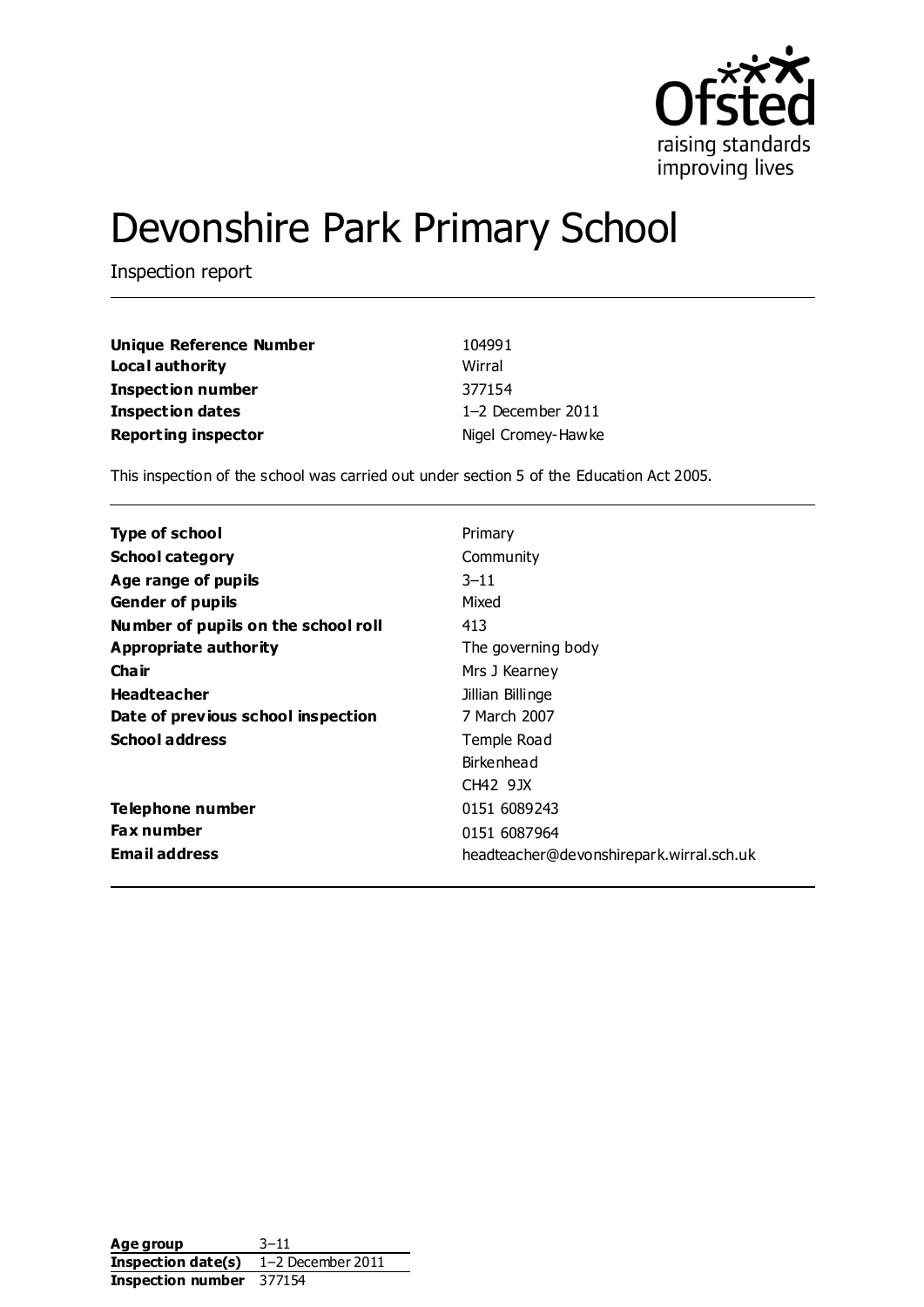The Office for Standards in Education, Children's Services and Skills (Ofsted) regulates and inspects to achieve excellence in the care of children and young people, and in education and skills for learners of all ages. It regulates and inspects childcare and children's social care, and inspects the Children and Family Court Advisory Support Service (Cafcass), schools, colleges, initial teacher training, work-based learning and skills training, adult and community learning, and education and training in prisons and other secure establishments. It rates council children's services, and inspects services for looked after children, safeguarding and child protection.

Further copies of this report are obtainable from the school. Under the Education Act 2005, the school must provide a copy of this report free of charge to certain categories of people. A charge not exceeding the full cost of reproduction may be made for any other copies supplied.

If you would like a copy of this document in a different format, such as large print or Braille, please telephone 0300 123 4234, or email [enquiries@ofsted.gov.uk](mailto:enquiries@ofsted.gov.uk)

You may copy all or parts of this document for non-commercial purposes, as long as you give details of the source and date of publication and do not alter the information in any way.

To receive regular email alerts about new publications, including survey reports and school inspection reports, please visit our website and go to 'Subscribe'.

Piccadilly Gate Store Street Manchester M1 2WD

T: 0300 123 4234 Textphone: 0161 618 8524 [enquiries@ofsted.gov.uk](mailto:enquiries@ofsted.gov.uk) [www.ofsted.gov.uk](http://www.ofsted.gov.uk/)



© Crown copyright 2011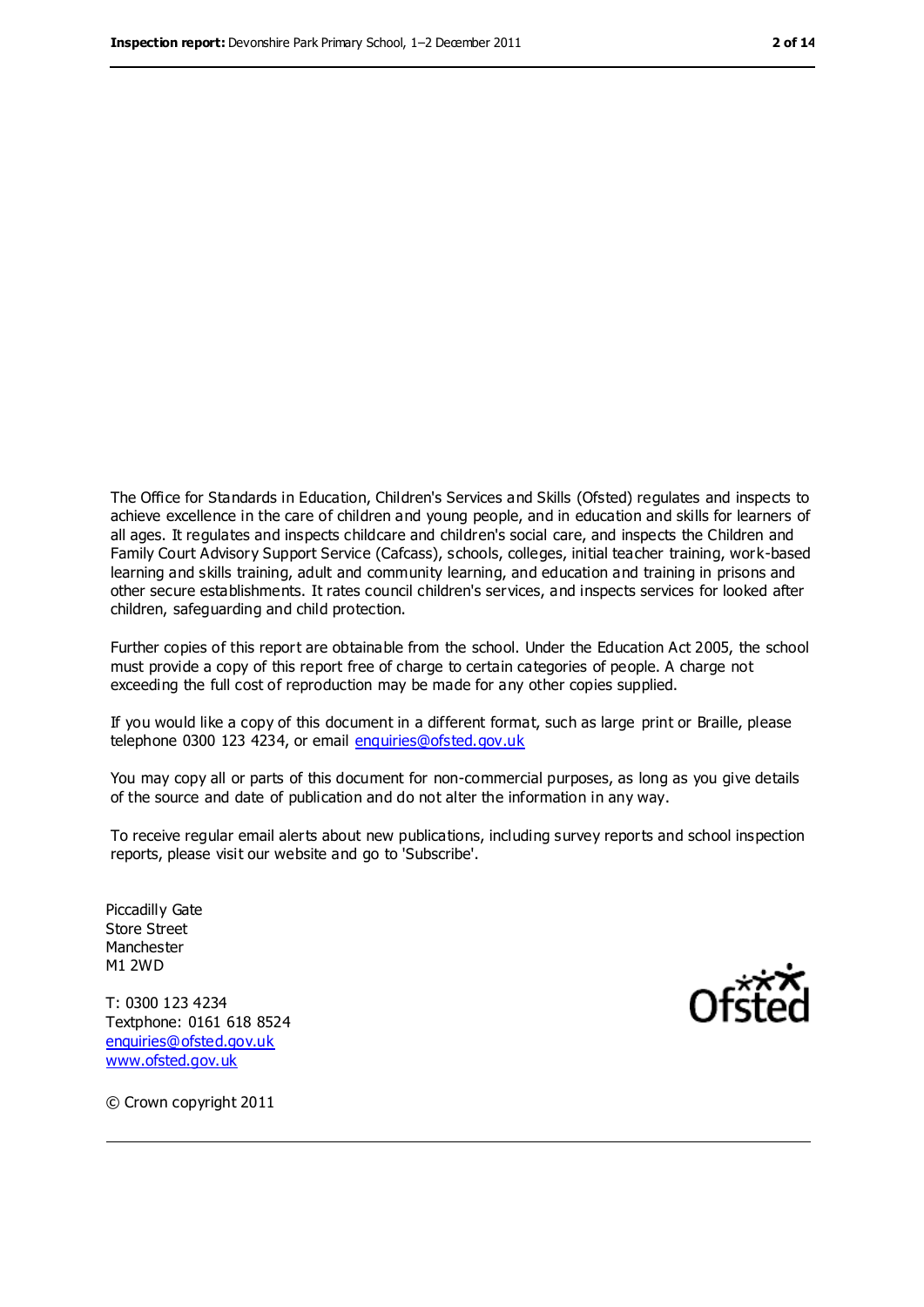# **Introduction**

This inspection was carried out by four additional inspectors. The inspectors observed 20 lessons in all classes taught by 18 teachers. They also held meetings with members of the governing body, staff, groups of pupils, and parents and carers. They observed the school's work and looked at a wide range of documentation, including development planning, safeguarding arrangements, self-evaluation records, policies and performance data. Questionnaires from 64 parents and carers, 94 pupils and 22 staff were scrutinised.

The inspection team reviewed many aspects of the school's work. It looked in detail at a number of key areas.

- What the school is doing to raise attainment and achievement in mathematics.
- $\blacksquare$  How challenging teaching is, especially for the more-able pupils.
- How well the newly-appointed subject leaders monitor the school's performance and devise suitable plans for driving forward improvement.

# **Information about the school**

Most pupils in this larger-than-average-sized primary school are White British, with very few who speak English as an additional language. The number of pupils known to be eligible for free school meals is above average. The proportion of pupils with special educational needs and/or disabilities is above average, especially those with a statement of special educational needs. Provision for these pupils is within three specialist resource bases for language and communication and for behaviour, which also take pupils from other local schools. The school operates its own before- and after-school club. The school has seen significant staffing changes over the last two years. The school has a number of awards, including National Healthy School Status, the Basic Skills Award and the Activemark.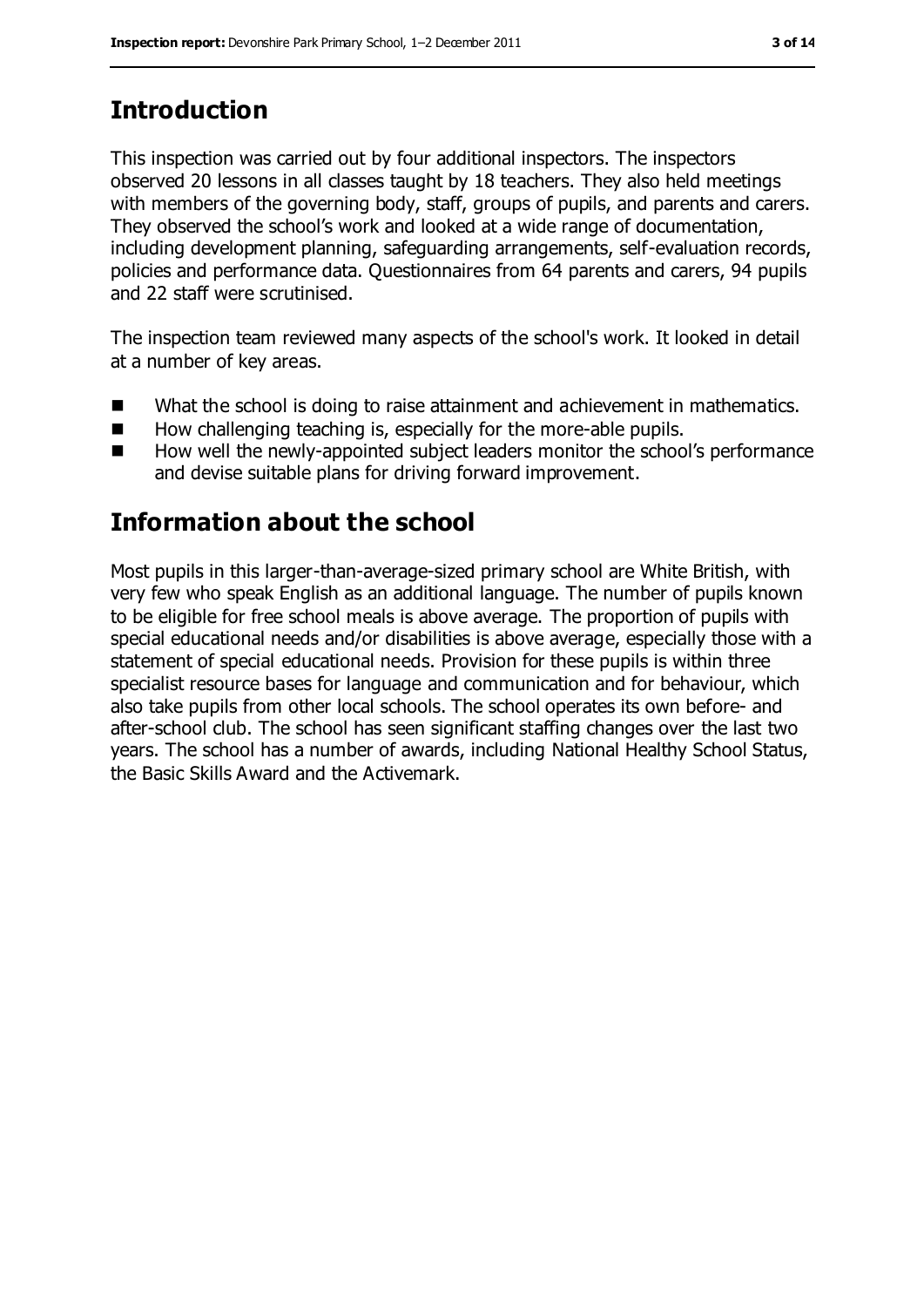**Inspection grades: 1 is outstanding, 2 is good, 3 is satisfactory and 4 is inadequate** Please turn to the glossary for a description of the grades and inspection terms

# **Inspection judgements**

#### **Overall effectiveness: how good is the school? 2**

#### **The school's capacity for sustained improvement 2**

#### **Main findings**

This is a good school. It has some outstanding features and makes a considerable difference to the lives of the young people in its care. It has maintained its excellent partnership working since the last inspection and improved its levels of care, guidance and support for all pupils to be outstanding. The very large majority of parents and carers who responded to the inspection questionnaire were highly supportive of all aspects of its work.

Despite significant changes in staffing, the school has moved forward strongly since the last inspection. Children make a good start in the Early Years Foundation Stage because of the good teaching, leadership, curriculum and care. Pupils in Key Stages 1 and 2 also make good progress from their starting points, including those with special educational needs and/or disabilities and those within the specialist resource bases. Considerable work has been undertaken to improve attainment in mathematics, and for boys, with noticeable success. Pupils' attainment overall when they leave Year 6 is broadly average but rising strongly and securely. Achievement is therefore good.

Teaching is good overall, with some that is outstanding, especially in the use of assessment to devise suitable activities to meet pupils' needs. There are very few weaker lessons which, while satisfactory, do not always give pupils sufficient challenge, particularly the more able. In these lessons teachers do not take every opportunity to develop pupils' speaking and listening skills or their independent learning. The curriculum is good, especially in its promotion of pupils' understanding of what it means to lead a healthy lifestyle. Pastoral support for all groups of pupils is excellent, reflecting the levels of care across the school. Most pupils clearly enjoy their time in school, behaviour is good and pupils say they feel valued and safe.

The senior leaders and managers provide good direction for the school and are well informed by their self-evaluation practices about its strengths and weaknesses. Due to recent staffing changes the monitoring role of subject leaders is not yet fully developed and the sharpness of their improvement planning varies. The governing body is active in challenging the school and supporting its drive for improvement. Actions to overcome weakness in the school's provision have been concerted and effective and, as such, its capacity for sustained improvement and its value for money are both good.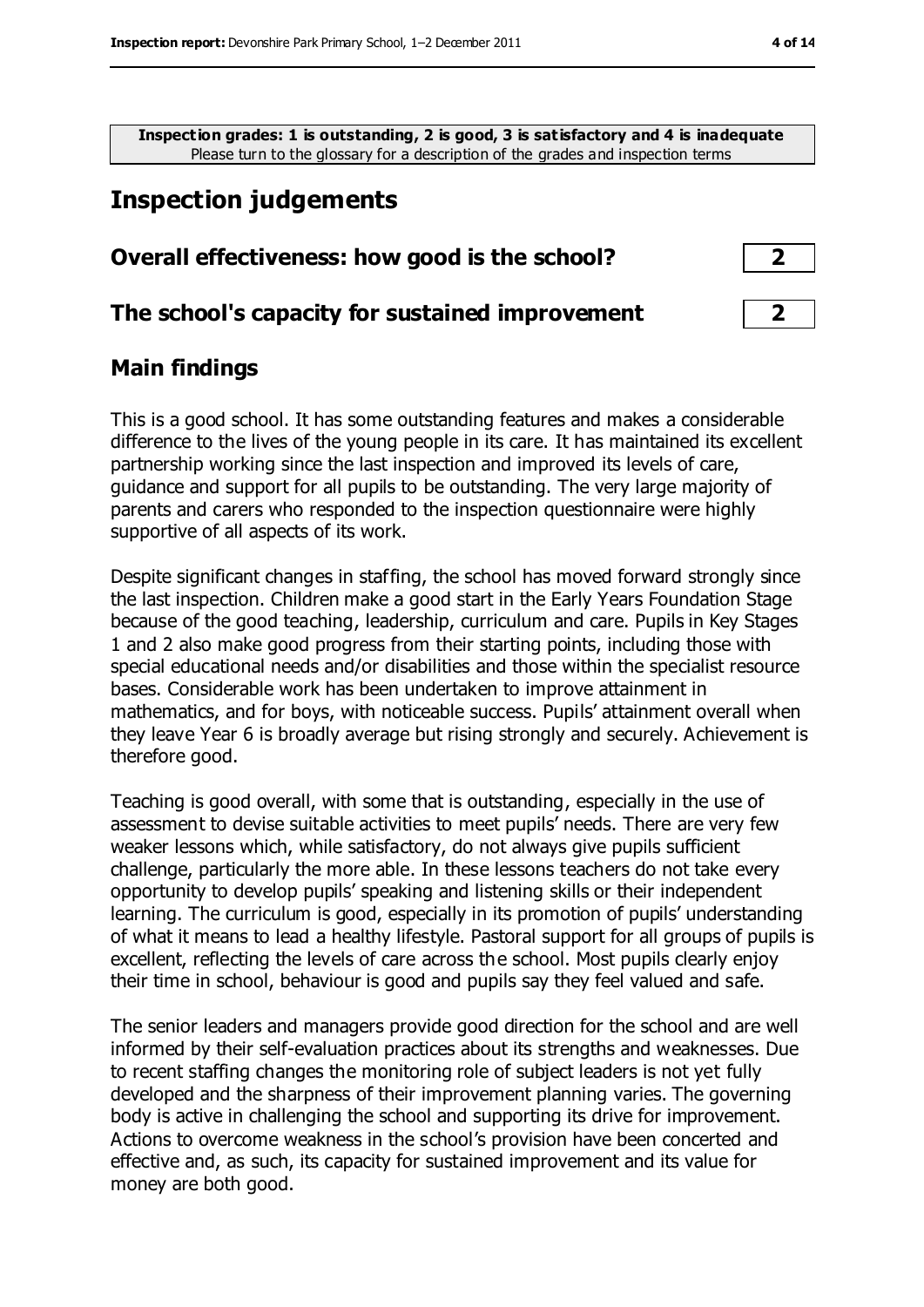# **What does the school need to do to improve further?**

- Improve attainment and achievement in all areas of learning by ensuring that the quality of teaching is at least consistently good in all lessons, by:
	- further developing pupils' speaking and listening skills, especially in lower Key Stage 2, so that pupils are able to learn effectively from adults and each other
	- providing sufficient challenge within lessons, especially for the more-able pupils
	- limiting the amount of teacher direction within lessons and promoting more effective independent learning by allowing pupils to demonstrate their understanding without adult support.
- $\blacksquare$  Improve the quality of leadership and management by:
	- ensuring that newly-appointed subject leaders are fully supported in their training and able to monitor the quality of provision in their areas as effectively as possible
	- sharpening the focus of development planning to make clear what needs to be done and how it will be measured accurately to bring about improvement.

# **Outcomes for individuals and groups of pupils 2**

Achievement and enjoyment is good. Children enter the school with low levels of basic skills compared with those typical for their age, especially in language. Learning is good in the majority of lessons, with pupils fully engaged as a result of good and, sometimes, outstanding teaching. Most pupils acquire new knowledge, develop their understanding and learn new skills well. Pupils clearly enjoy the vast majority of their learning, as where, for example, group work within one English lesson produced animated, humorous and high level responses from the pupils as they explained how to construct their factual writing.

Attainment on leaving the school in Year 6 has varied in the past, with standards in English being stronger than in mathematics. Boys have sometimes performed less well than girls. These differences have been significantly reduced over the last year as staffing has been stabilised, a focused programme of support and challenge put in place and aspects of the curriculum revised. Attainment is now securely broadly average across the school. The vast majority of pupils now make at least good progress from their staring points, with many making accelerated progress in upper Key Stage 2, especially in English. Pupils with special educational needs and/or disabilities also make good progress because of the additional support they receive. Some of these pupils make very good progress, notably those in the specialist resource-based provision.

The school is a warm and harmonious community. Behaviour is often excellent in the best lessons but is good overall due to some low-level unrest in a few other lessons. Attendance is broadly average but improving strongly. The progress pupils make in developing the key skills in literacy and numeracy is good, often from low starting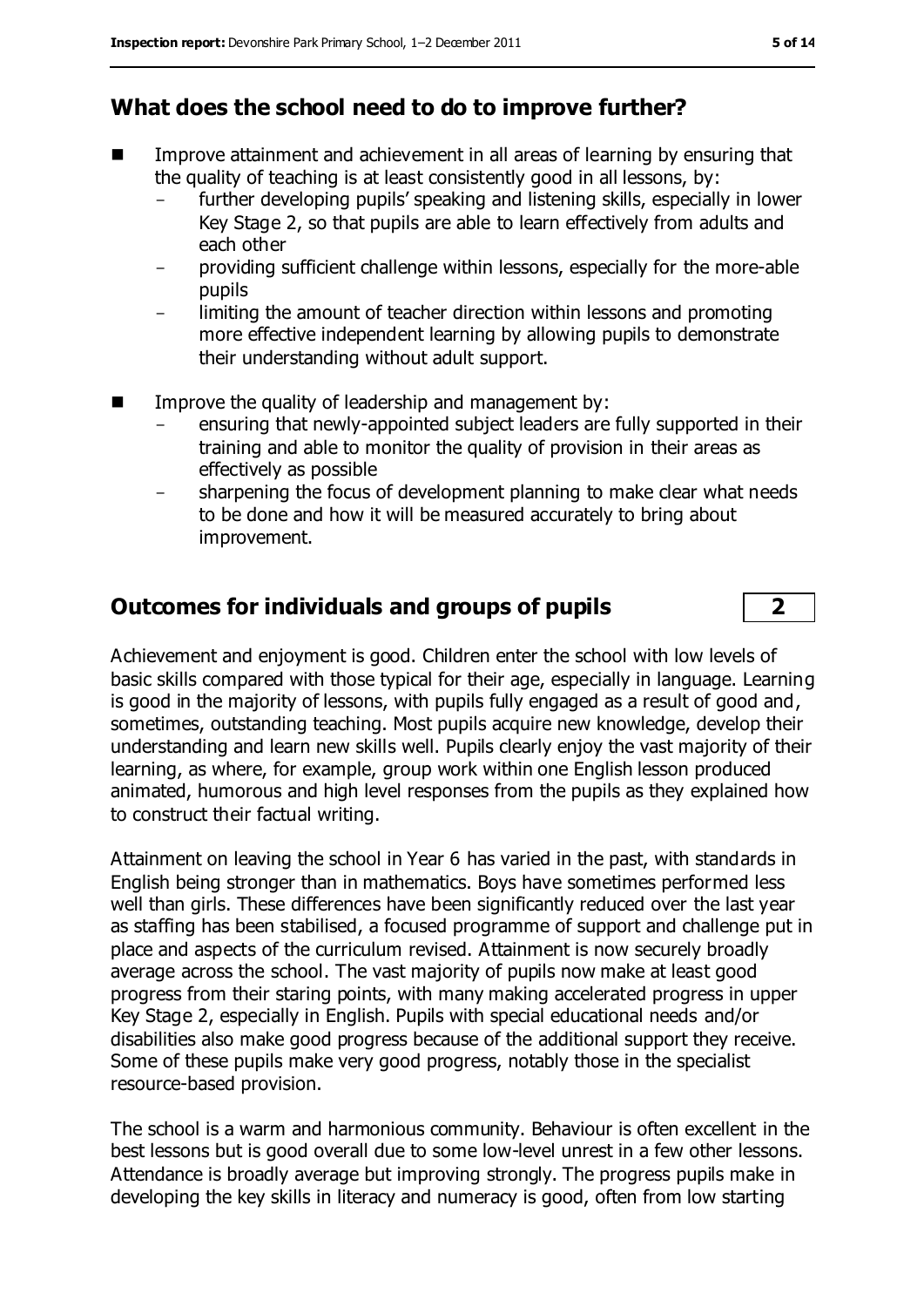points. Pupils' knowledge and use of information and communication technology is above average. Pupils make a good contribution to the daily running of the school, reflecting the school's considerable work currently towards an award for respecting pupils' rights. There is an active school council, many pupils act as trained playground buddies to support each other. Involvement in the local community is strong, particularly through links with the local church. The school makes considerable efforts to promote pupils' wider understanding of the world through the curriculum and to develop their personal qualities. Pupils' spiritual, moral, social and cultural development is good, being especially strong in the arts and sport. As a result, pupils are well prepared for the next stage in their learning.

| These are the grades for pupils' outcomes                                             |                         |
|---------------------------------------------------------------------------------------|-------------------------|
| Pupils' achievement and the extent to which they enjoy their learning                 | 2                       |
| Taking into account:                                                                  | 3                       |
| Pupils' attainment <sup>1</sup>                                                       | $\overline{2}$          |
| The quality of pupils' learning and their progress                                    | $\overline{2}$          |
| The quality of learning for pupils with special educational needs and/or disabilities |                         |
| and their progress                                                                    |                         |
| The extent to which pupils feel safe                                                  | 2                       |
| Pupils' behaviour                                                                     | $\overline{2}$          |
| The extent to which pupils adopt healthy lifestyles                                   | $\overline{\mathbf{2}}$ |
| The extent to which pupils contribute to the school and wider community               | $\overline{\mathbf{2}}$ |
| The extent to which pupils develop workplace and other skills that will               | $\overline{2}$          |
| contribute to their future economic well-being                                        |                         |
| Taking into account:                                                                  |                         |
| Pupils' attendance <sup>1</sup>                                                       | 3                       |
| The extent of pupils' spiritual, moral, social and cultural development               | 2                       |
|                                                                                       |                         |

#### **How effective is the provision?**

 $\overline{a}$ 

In the better lessons, good planning, well-informed by assessment data, ensures that varied and often practical activities are provided that meet the needs of most pupils. Teaching assistants and other adult helpers are used well in these lessons to support pupils' learning. Individual learning targets are used with all pupils to help them focus upon what needs to be done to achieve well. These are regularly reviewed and updated and are contributing to raised expectations and better support for pupils in the better lessons. In the few weaker lessons, assessment has not been used well enough to provide sufficient challenge, especially for the more-able pupils. Pupils are not always given sufficient opportunities to develop their speaking and listening skills or to work independently and to demonstrate their understanding without adult support.

The school has been involved in a creative curriculum project for some years, with a specific focus upon both literacy and numeracy skills, but also upon the development of pupils' understanding of the wider world. This understanding comes through wellplanned themed units of work which make learning interesting and relevant. This approach makes very good use of information and communication technology to link

**2** 3  $\overline{2}$  $\overline{2}$ 

**2**

3

<sup>&</sup>lt;sup>1</sup>The grades for attainment and attendance are: 1 is high; 2 is above average; 3 is broadly average; and 4 is low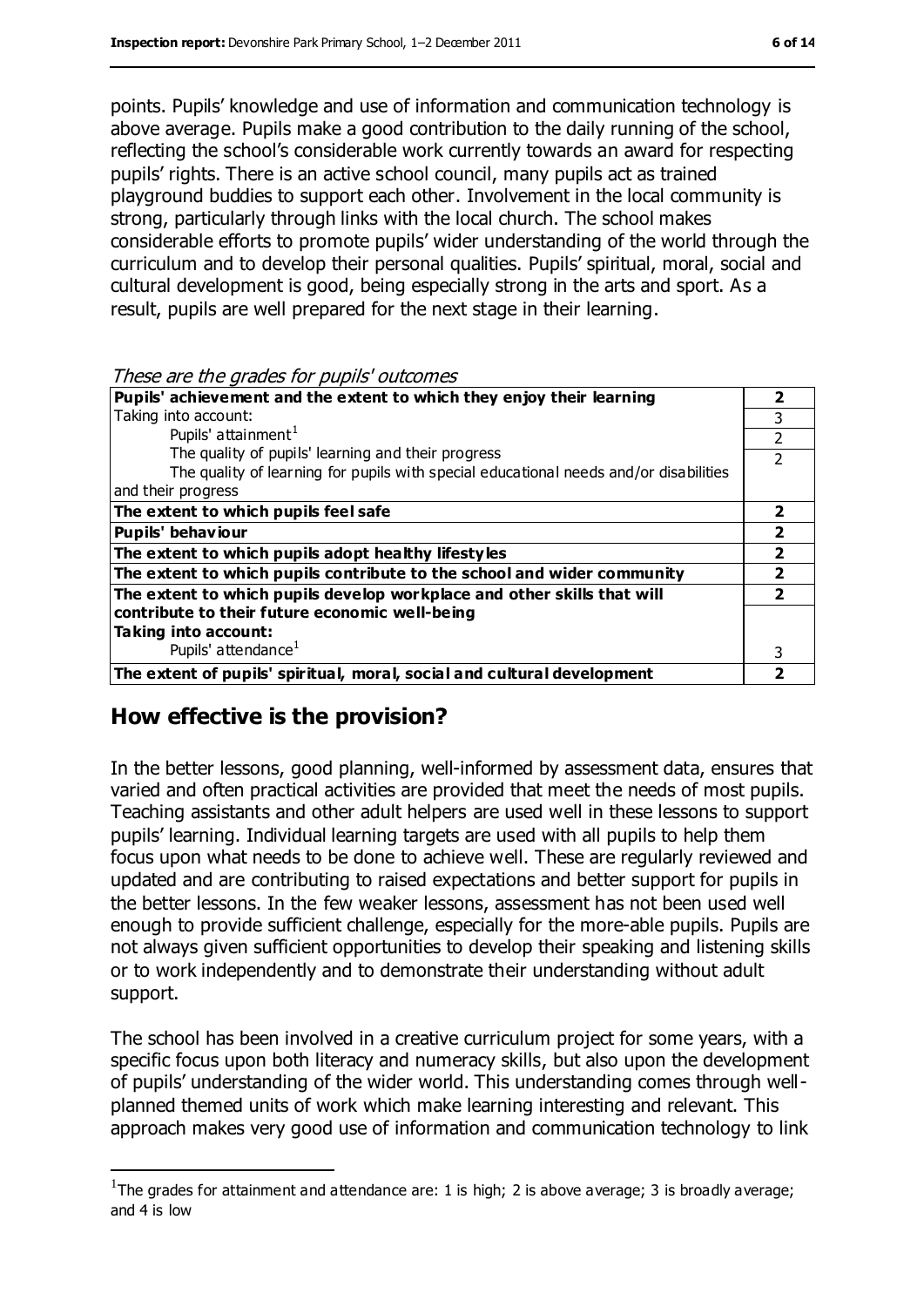pupils to other schools around the country and extend their learning. A major review of curriculum provision within mathematics and in support of boys' learning has begun to improve these areas. A good programme of visits and visitors enriches pupils' experiences and there is a good range of additional clubs and activities that are well supported by all groups of pupils.

The success of the school's care, guidance and support is seen in the often excellent progress pupils make in developing their personal skills by the time they leave the school. The school works extremely well at all levels with families, pupils and a wide range of outside agencies to identify and then sustain the often complex learning needs of its pupils. The good provision within the resource-based classes then ensures that these needs are well met. An extensive programme of family learning is also provided to meet the needs of parents and carers and the local community. Transition arrangements into and out of the school are of a high quality, reflecting the excellent partnership working of the school. The before- and after-school club is well attended and extends the pupils' learning very well through structured activity sessions. Attendance is monitored very well and is improving rapidly, with the levels of persistent absenteeism now less than half that of similar schools. Support for pupils on long-term absence is also considerable and helps minimise the disruption to their learning.

These are the grades for the quality of provision

| $1.11$ and an and $\frac{1}{2}$ and also not and an analytic provident   |  |
|--------------------------------------------------------------------------|--|
| The quality of teaching                                                  |  |
| Taking into account:                                                     |  |
| The use of assessment to support learning                                |  |
| The extent to which the curriculum meets pupils' needs, including, where |  |
| relevant, through partnerships                                           |  |
| The effectiveness of care, guidance and support                          |  |

#### **How effective are leadership and management?**

The experienced headteacher has a clear vision for the school and is driving forward improvement with energy and skill. She is supported by an enthusiastic and hardworking staff. Due to changes in staffing many of the current subject leaders are newly in post, and the school has identified that it still has work to do in consolidating the monitoring role of this group and sharpening their individual plans for improvement. Nevertheless, the school has an accurate picture of its strengths and weaknesses and good whole-school plans in place for driving further improvement. The effective governing body has a good understanding of the school and is active in providing it with both support and challenge. Governor links to classes and subject areas are currently being further developed.

Safeguarding requirements are fully met and the school demonstrates good practice in site security and staff training. Engagement with parents and carers is good, often making effective use of the school's website and links with local children's centres. The school's partnership working is excellent, bringing capacity to the school it would not otherwise have, for example, in the arts, for gifted and able pupils and in supporting pupils who may be vulnerable due to their circumstances. The school has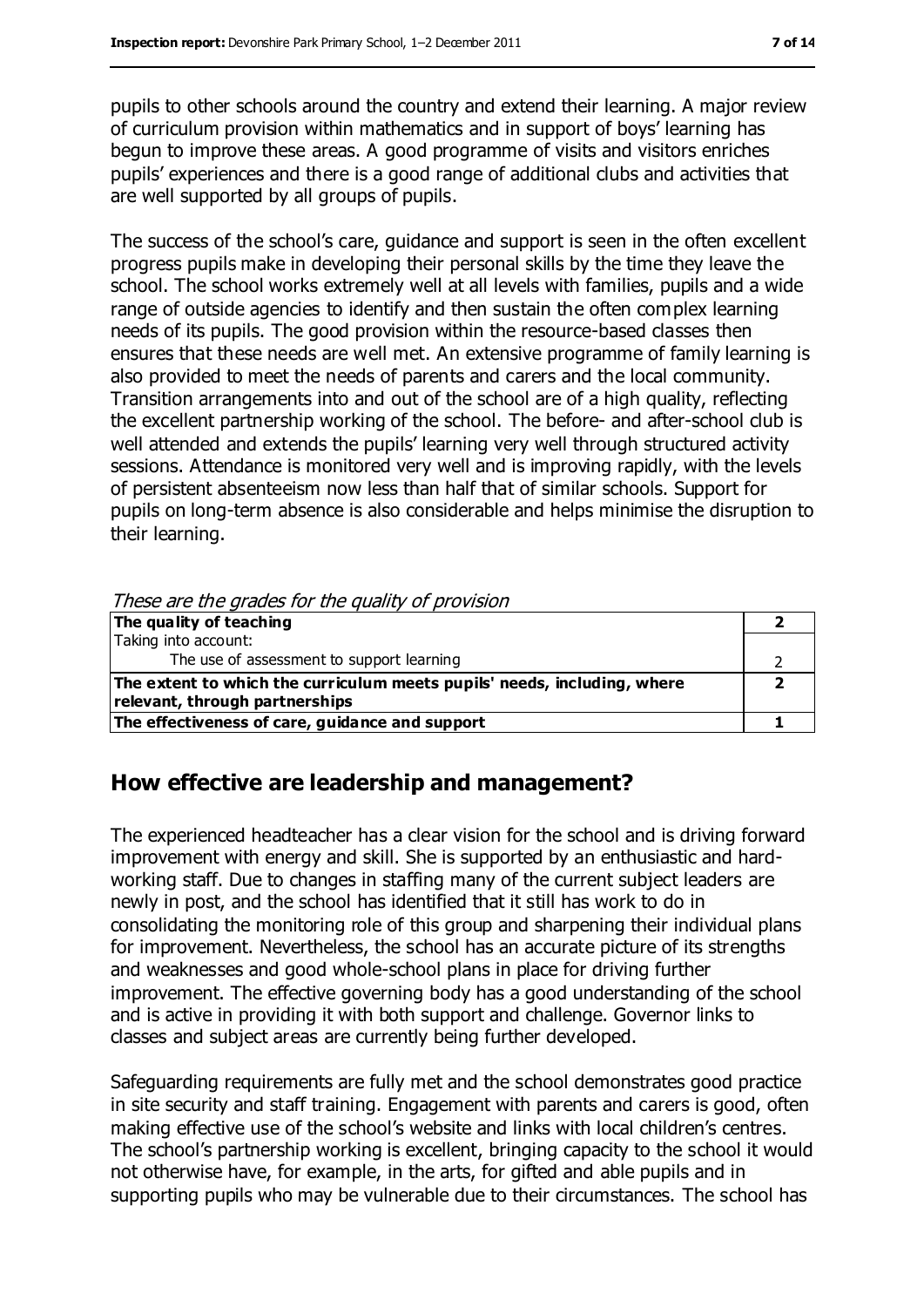carried out an audit of its social, ethnic and religious context and has in place a good range of planned actions to support community cohesion. This is good overall, being well supported by links to cultures and ways of life of a very different kind to that of the school, for example, schools in Eastern Europe. The promotion of equal opportunities is good, with gaps in pupils' performance rapidly closing. Discrimination is extremely rare and when encountered is dealt with very well.

These are the grades for the leadership and management

| The effectiveness of leadership and management in embedding ambition and<br>driving improvement                                                                     |  |
|---------------------------------------------------------------------------------------------------------------------------------------------------------------------|--|
| Taking into account:                                                                                                                                                |  |
| The leadership and management of teaching and learning                                                                                                              |  |
| The effectiveness of the governing body in challenging and supporting the<br>school so that weaknesses are tackled decisively and statutory responsibilities<br>met |  |
| The effectiveness of the school's engagement with parents and carers                                                                                                |  |
| The effectiveness of partnerships in promoting learning and well-being                                                                                              |  |
| The effectiveness with which the school promotes equality of opportunity and<br>tackles discrimination                                                              |  |
| The effectiveness of safeguarding procedures                                                                                                                        |  |
| The effectiveness with which the school promotes community cohesion                                                                                                 |  |
| The effectiveness with which the school deploys resources to achieve value for<br>money                                                                             |  |

# **Early Years Foundation Stage**

Adults ensure that children and their parents and carers receive a warm welcome to the school. Children settle happily in the safe and stimulating environment. There is a strong focus upon developing language skills and the establishment of clear routines and expectations that help children's learning and personal development. Children's learning is well recorded and this information used to inform the next stage in their learning. Parents and carers are kept well informed about their children's progress and interests. Children make good progress across all areas of learning because of the good and sometimes outstanding teaching in an environment which caters well for their needs. Some children make outstanding progress, especially in their social development. Behaviour is good. Children with special educational needs and/or disabilities also make good progress because of the additional support they receive. A real strength of the school's provision is the way teachers plan a very good range of activities to meet children's needs. There is a very good balance between activities that teachers direct and those chosen by the children. The outdoor area is somewhat restricted due to site limitations but is used well by the school to support children's learning.

Leadership and management are good. The recently appointed leader is building a talented team which is providing good, and in some cases, exemplary provision for the children in its care. Further developments of the assessment practices are currently being made to better record children's progress across all areas of learning. Staff training is up to date, welfare requirements are fully met and there are good plans in place for bringing about further improvement.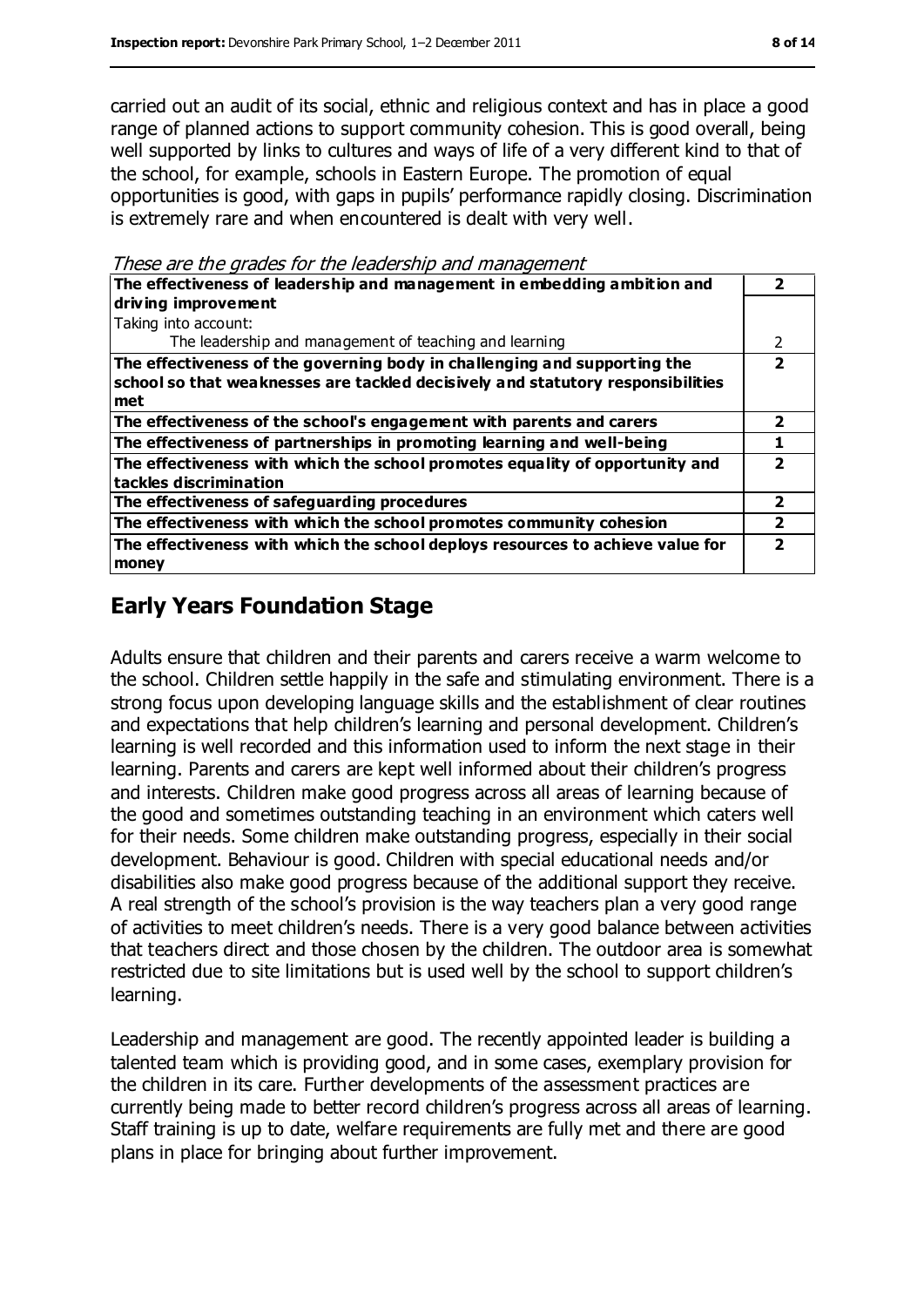| These are the grades for the Early Years Foundation Stage                    |  |
|------------------------------------------------------------------------------|--|
| Overall effectiveness of the Early Years Foundation stage                    |  |
| Taking into account:                                                         |  |
| Outcomes for children in the Early Years Foundation Stage                    |  |
| The quality of provision in the Early Years Foundation Stage                 |  |
| The effectiveness of leadership and management in the Early Years Foundation |  |
| Stage                                                                        |  |

#### **Views of parents and carers**

The response rate from parents and carers to the Ofsted questionnaire was much lower than that normally seen. Those who returned the inspection questionnaire are very happy with most aspects of the school's work. They consider it provides a safe and caring environment for their children and that it is well led and managed.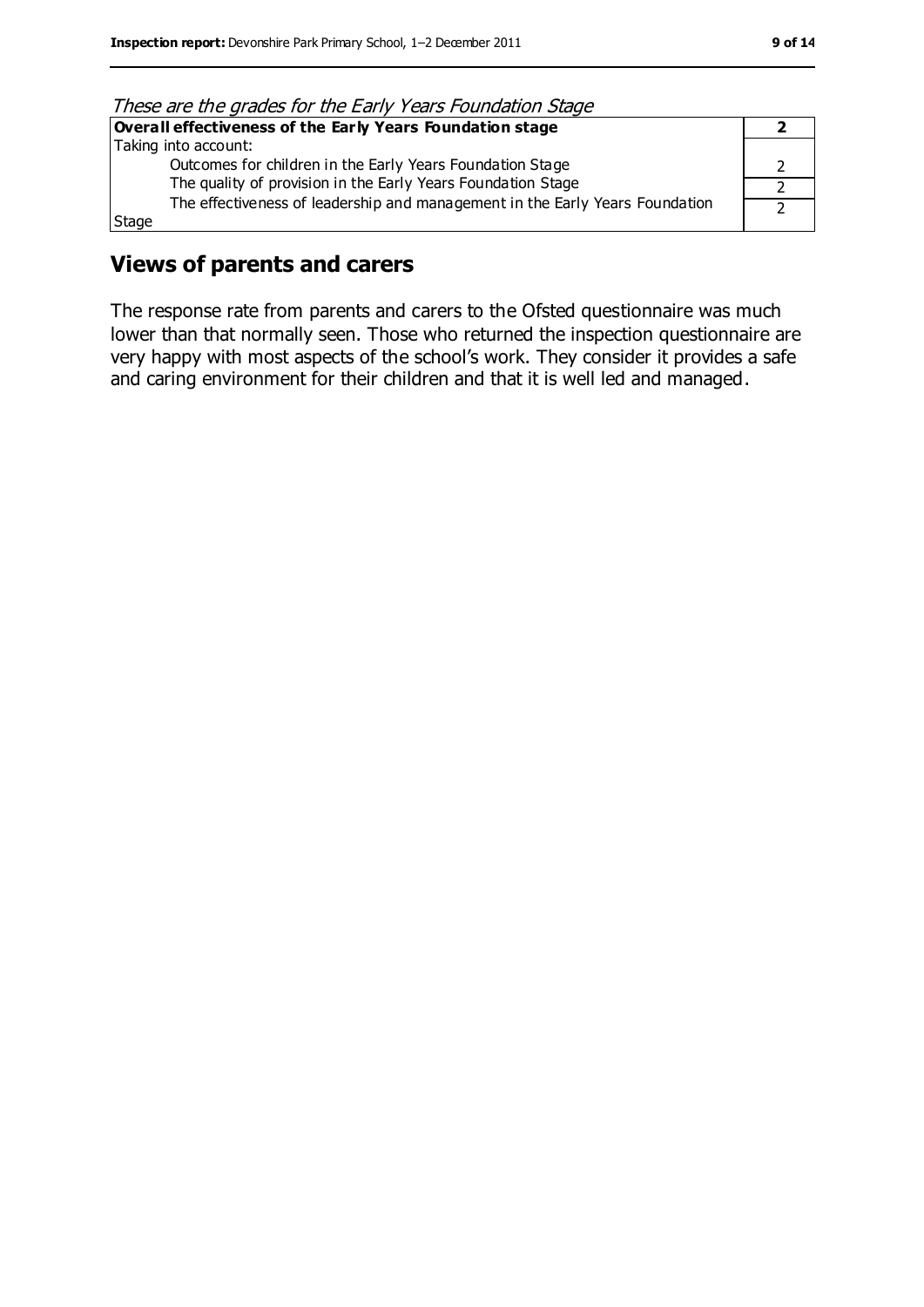# **Responses from parents and carers to Ofsted's questionnaire**

Ofsted invited all the registered parents and carers of pupils registered at Devonshire Park Primary School to complete a questionnaire about their views of the school.

In the questionnaire, parents and carers were asked to record how strongly they agreed with 13 statements about the school.

The inspection team received 64 completed questionnaires by the end of the on-site inspection. In total, there are 413 pupils registered at the school.

| <b>Statements</b>                                                                                                                                                                                                                                       | <b>Strongly</b><br>agree |               | <b>Agree</b> |               | <b>Disagree</b> |                | <b>Strongly</b><br>disagree |                |
|---------------------------------------------------------------------------------------------------------------------------------------------------------------------------------------------------------------------------------------------------------|--------------------------|---------------|--------------|---------------|-----------------|----------------|-----------------------------|----------------|
|                                                                                                                                                                                                                                                         | <b>Total</b>             | $\frac{0}{0}$ | <b>Total</b> | $\frac{0}{0}$ | <b>Total</b>    | $\frac{0}{0}$  | <b>Total</b>                | $\frac{0}{0}$  |
| My child enjoys school                                                                                                                                                                                                                                  | 40                       | 63            | 23           | 36            | 1               | 2              | 0                           | 0              |
| The school keeps my child<br>safe                                                                                                                                                                                                                       | 42                       | 66            | 21           | 33            | 0               | $\mathbf 0$    | $\mathbf{1}$                | $\overline{2}$ |
| The school informs me<br>about my child's progress                                                                                                                                                                                                      | 35                       | 55            | 26           | 41            | $\overline{2}$  | 3              | $\mathbf 0$                 | 0              |
| My child is making enough<br>progress at this school                                                                                                                                                                                                    | 37                       | 58            | 25           | 39            | $\mathbf{1}$    | $\overline{2}$ | $\mathbf 0$                 | 0              |
| The teaching is good at<br>this school                                                                                                                                                                                                                  | 44                       | 69            | 18           | 28            | $\mathbf{1}$    | $\overline{2}$ | $\mathbf 0$                 | 0              |
| The school helps me to<br>support my child's learning                                                                                                                                                                                                   | 42                       | 66            | 19           | 30            | $\overline{2}$  | 3              | $\mathbf 0$                 | 0              |
| The school helps my child<br>to have a healthy lifestyle                                                                                                                                                                                                | 34                       | 53            | 28           | 44            | $\mathbf 0$     | $\mathbf 0$    | $\mathbf 0$                 | 0              |
| The school makes sure that<br>my child is well prepared<br>for the future (for example<br>changing year group,<br>changing school, and for<br>children who are finishing<br>school, entering further or<br>higher education, or<br>entering employment) | 30                       | 47            | 28           | 44            | $\mathbf{1}$    | $\overline{2}$ | $\mathbf{1}$                | $\overline{2}$ |
| The school meets my<br>child's particular needs                                                                                                                                                                                                         | 41                       | 64            | 21           | 33            | $\mathbf 0$     | $\Omega$       | $\mathbf{1}$                | $\overline{2}$ |
| The school deals effectively<br>with unacceptable<br>behaviour                                                                                                                                                                                          | 37                       | 58            | 23           | 36            | $\overline{2}$  | 3              | 1                           | $\overline{2}$ |
| The school takes account<br>of my suggestions and<br>concerns                                                                                                                                                                                           | 35                       | 55            | 23           | 36            | 3               | 5              | $\mathbf 0$                 | 0              |
| The school is led and<br>managed effectively                                                                                                                                                                                                            | 44                       | 69            | 16           | 25            | 3               | 5              | $\mathbf 0$                 | 0              |
| Overall, I am happy with<br>my child's experience at<br>this school                                                                                                                                                                                     | 48                       | 75            | 12           | 19            | $\mathbf{1}$    | $\overline{2}$ | $\mathbf{1}$                | $\overline{2}$ |

The table above summarises the responses that parents and carers made to each statement. The percentages indicate the proportion of parents and carers giving that response out of the total number of completed questionnaires. Where one or more parents and carers chose not to answer a particular question, the percentages will not add up to 100%.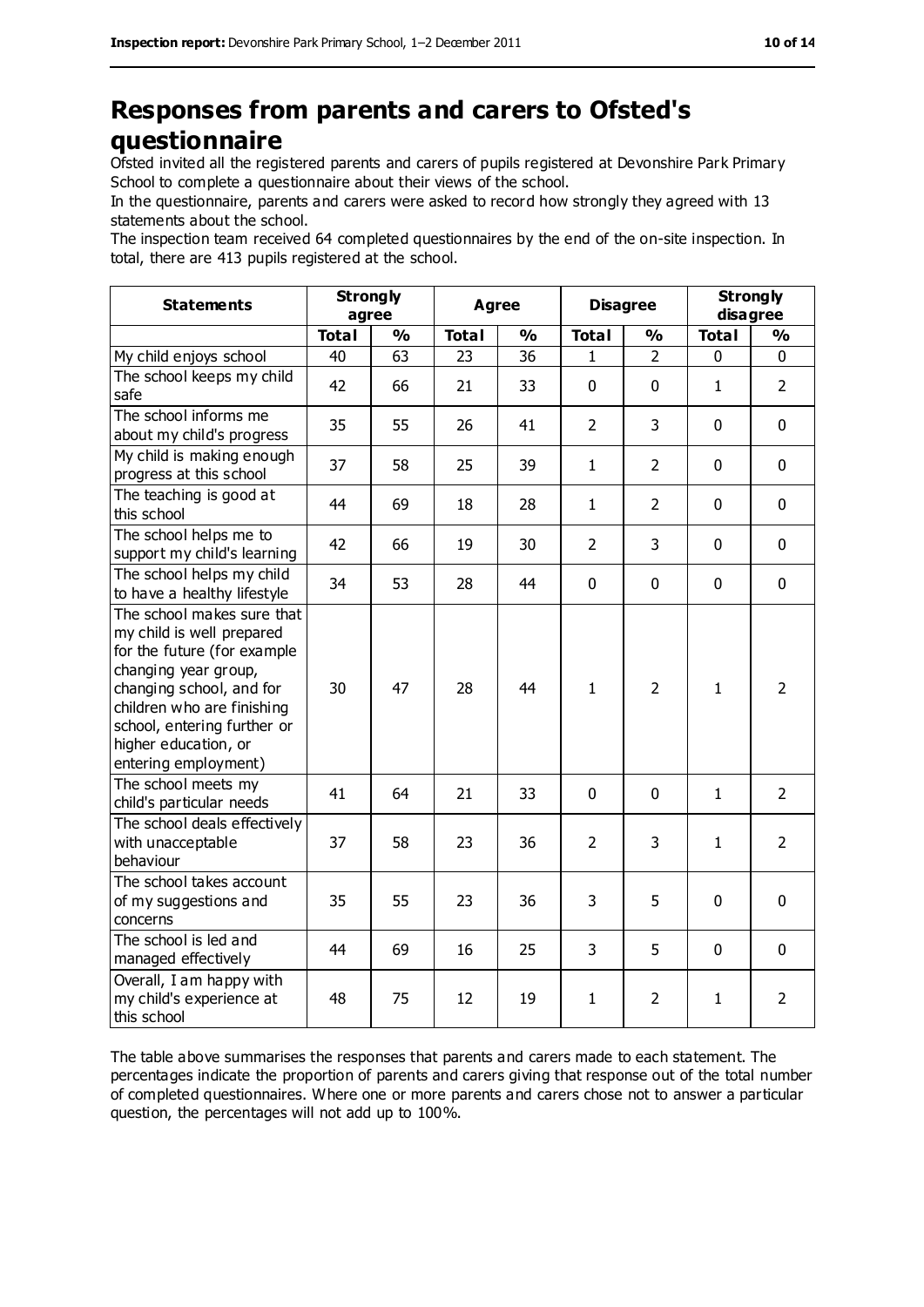# **Glossary**

#### **What inspection judgements mean**

| <b>Grade</b> | <b>Judgement</b> | <b>Description</b>                                                                                                                                                                                                               |
|--------------|------------------|----------------------------------------------------------------------------------------------------------------------------------------------------------------------------------------------------------------------------------|
| Grade 1      | Outstanding      | These features are highly effective. An outstanding<br>school provides exceptionally well for all its pupils'<br>needs.                                                                                                          |
| Grade 2      | Good             | These are very positive features of a school. A school<br>that is good is serving its pupils well.                                                                                                                               |
| Grade 3      | Satisfactory     | These features are of reasonable quality. A<br>satisfactory school is providing adequately for its<br>pupils.                                                                                                                    |
| Grade 4      | Inadequate       | These features are not of an acceptable standard. An<br>inadequate school needs to make significant<br>improvement in order to meet the needs of its pupils.<br>Ofsted inspectors will make further visits until it<br>improves. |

#### **Overall effectiveness of schools**

|                          | Overall effectiveness judgement (percentage of schools) |      |                     |                   |
|--------------------------|---------------------------------------------------------|------|---------------------|-------------------|
| <b>Type of</b><br>school | <b>Outstanding</b>                                      | Good | <b>Satisfactory</b> | <b>Inadequate</b> |
| Nursery schools          | 43                                                      | 47   | 10                  |                   |
| Primary schools          | 6                                                       | 46   | 42                  |                   |
| Secondary<br>schools     | 14                                                      | 36   | 41                  | 9                 |
| Sixth forms              | 15                                                      | 42   | 41                  | 3                 |
| Special schools          | 30                                                      | 48   | 19                  | 3                 |
| Pupil referral<br>units  | 14                                                      | 50   | 31                  | 5                 |
| All schools              | 10                                                      | 44   | 39                  |                   |

New school inspection arrangements were introduced on 1 September 2009. This means that inspectors now make some additional judgements that were not made previously.

The data in the table above is for the period 1 September 2010 to 08 April 2011 and are consistent with the latest published official statistics about maintained school inspection outcomes (see [www.ofsted.gov.uk\)](http://www.ofsted.gov.uk/).

The sample of schools inspected during 2010/11 was not representative of all schools nationally, as weaker schools are inspected more frequently than good or outstanding schools.

Percentages are rounded and do not always add exactly to 100. Sixth form figures reflect the judgements made for the overall effectiveness of the sixth form in secondary schools, special schools and pupil referral units.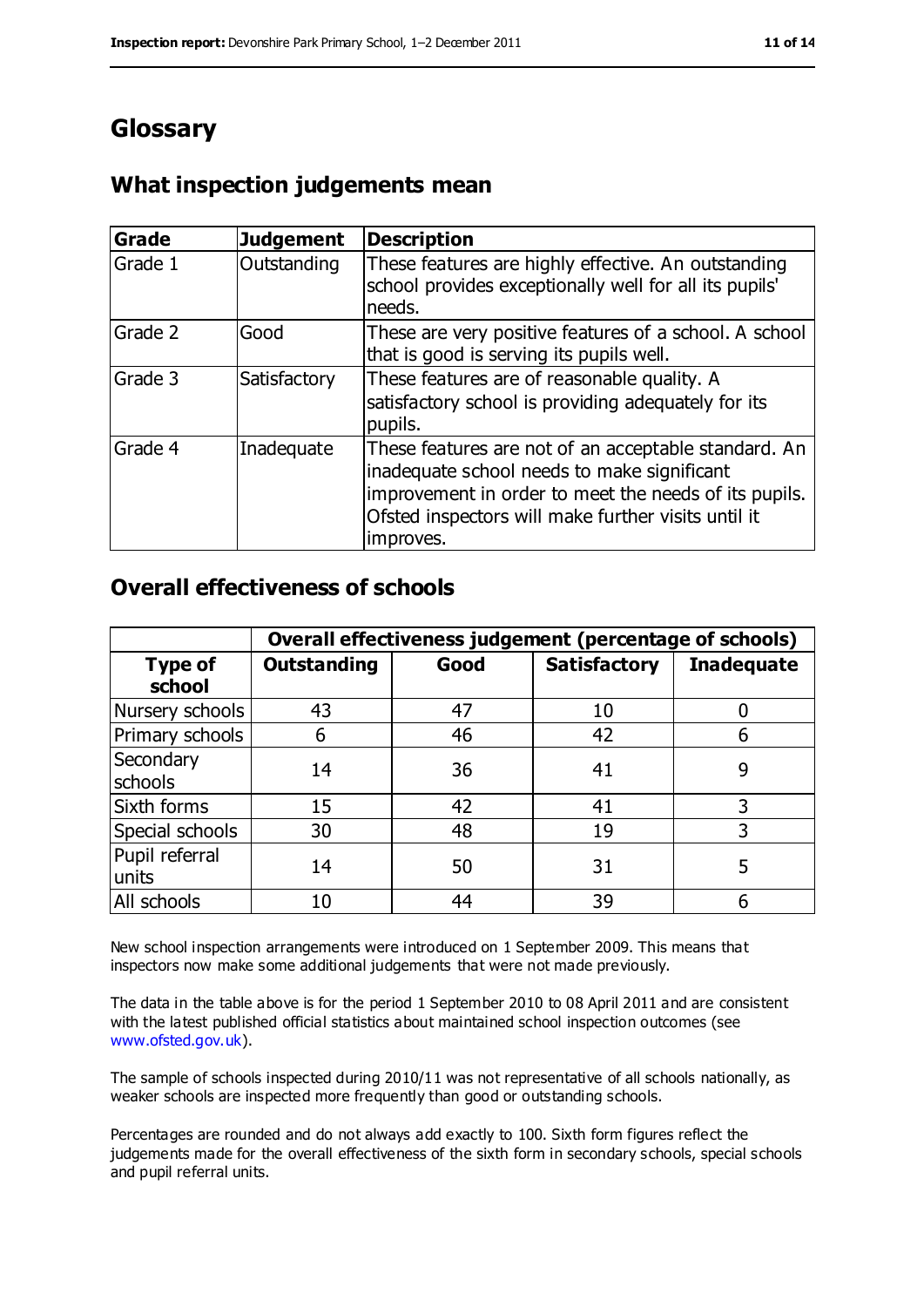# **Common terminology used by inspectors**

| Achievement:               | the progress and success of a pupil in their<br>learning, development or training.                                                                                                                                                                                                                                   |
|----------------------------|----------------------------------------------------------------------------------------------------------------------------------------------------------------------------------------------------------------------------------------------------------------------------------------------------------------------|
| Attainment:                | the standard of the pupils' work shown by test<br>and examination results and in lessons.                                                                                                                                                                                                                            |
| Capacity to improve:       | the proven ability of the school to continue<br>improving. Inspectors base this judgement on<br>what the school has accomplished so far and on<br>the quality of its systems to maintain<br>improvement.                                                                                                             |
| Leadership and management: | the contribution of all the staff with<br>responsibilities, not just the headteacher, to<br>identifying priorities, directing and motivating staff<br>and running the school.                                                                                                                                        |
| Learning:                  | how well pupils acquire knowledge, develop their<br>understanding, learn and practise skills and are<br>developing their competence as learners.                                                                                                                                                                     |
| Overall effectiveness:     | inspectors form a judgement on a school's overall<br>effectiveness based on the findings from their<br>inspection of the school. The following<br>judgements, in particular, influence what the<br>overall effectiveness judgement will be.                                                                          |
|                            | The school's capacity for sustained<br>■<br>improvement.<br>Outcomes for individuals and groups of<br>pupils.<br>The quality of teaching.<br>The extent to which the curriculum meets<br>pupils' needs, including, where relevant,<br>through partnerships.<br>■ The effectiveness of care, guidance and<br>support. |
| Progress:                  | the rate at which pupils are learning in lessons<br>and over longer periods of time. It is often<br>measured by comparing the pupils' attainment at<br>the end of a key stage with their attainment when<br>they started.                                                                                            |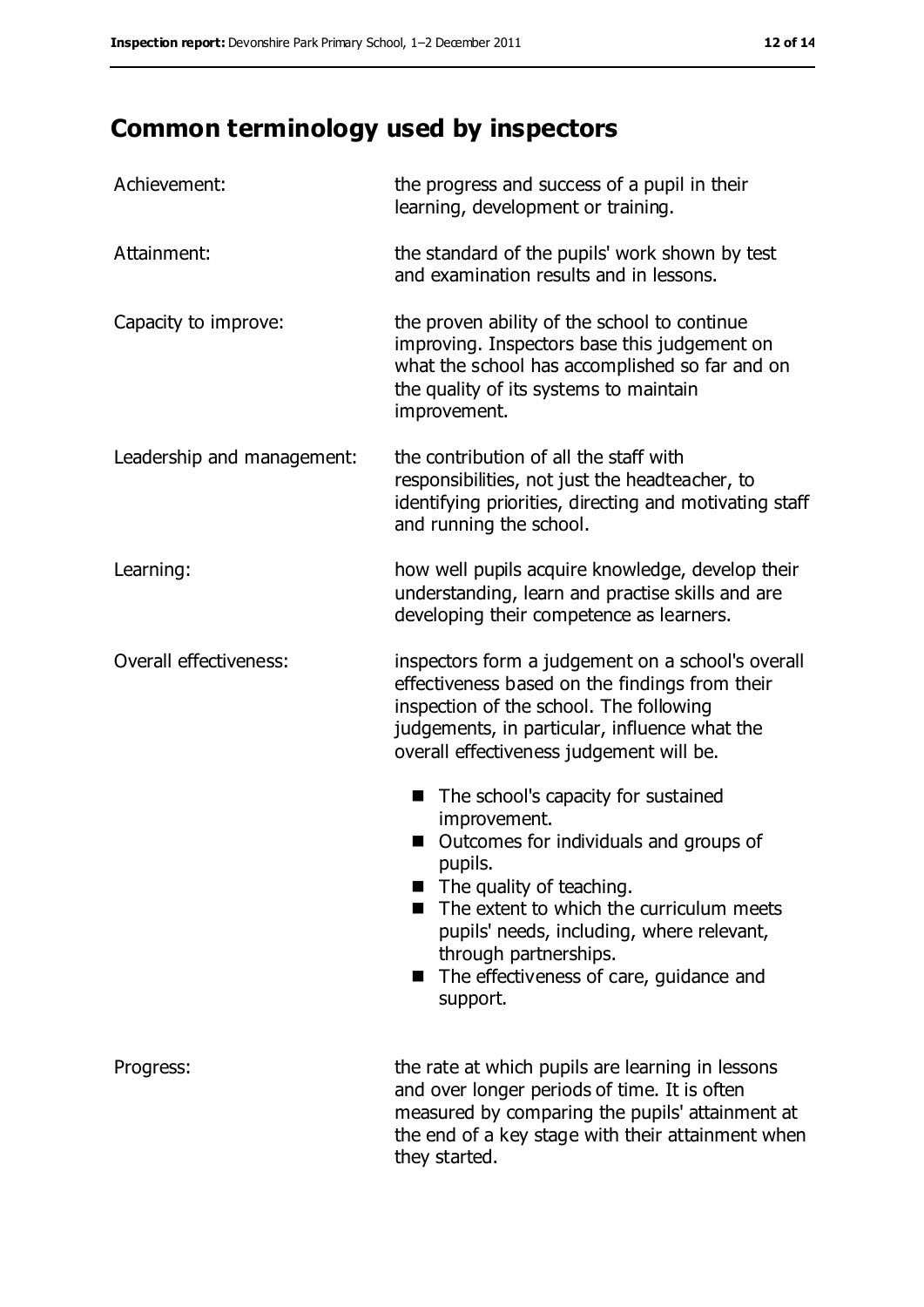#### **This letter is provided for the school, parents and carers to share with their children. It describes Ofsted's main findings from the inspection of their school.**



5 December 2011

Dear Pupils

#### **Inspection of Devonshire Park Primary School, Birkenhead, CH42 9JX**

Thank you for the warm welcome you gave the inspectors when we visited your school recently. You were very friendly and polite, and enthusiastic about what you do.

Devonshire Park is a good school. It has some outstanding features. You make good progress throughout the school as a result of the good teaching and the subjects that you cover in lessons. Those of you who find learning difficult also make good progress because of the excellent care, guidance and support provided by the school, especially in the specialist small classes. Your behaviour is good and you are involved well in the daily life of the school. Well done! You say you feel safe and highly valued within the school. You have a good understanding of what it means to lead a healthy lifestyle and you take plenty of exercise. The school works extremely well with outside partners to provide lots of sport for you to enjoy. Your attendance is average, but improving strongly. To help the school to improve we have asked your headteacher and teachers to:

- **If all improve the small number of satisfactory lessons so that all the teaching is at** least good
- ensure that staff in new positions within the school are fully supported and that their planning to help move the school forward is sufficiently detailed.

You can all help by telling your teachers how best you learn and if your work is too hard or too easy. Also, please make sure you all come to school as often as possible. I wish you the best for the future.

Yours sincerely

Nigel Cromey-Hawke Lead inspector